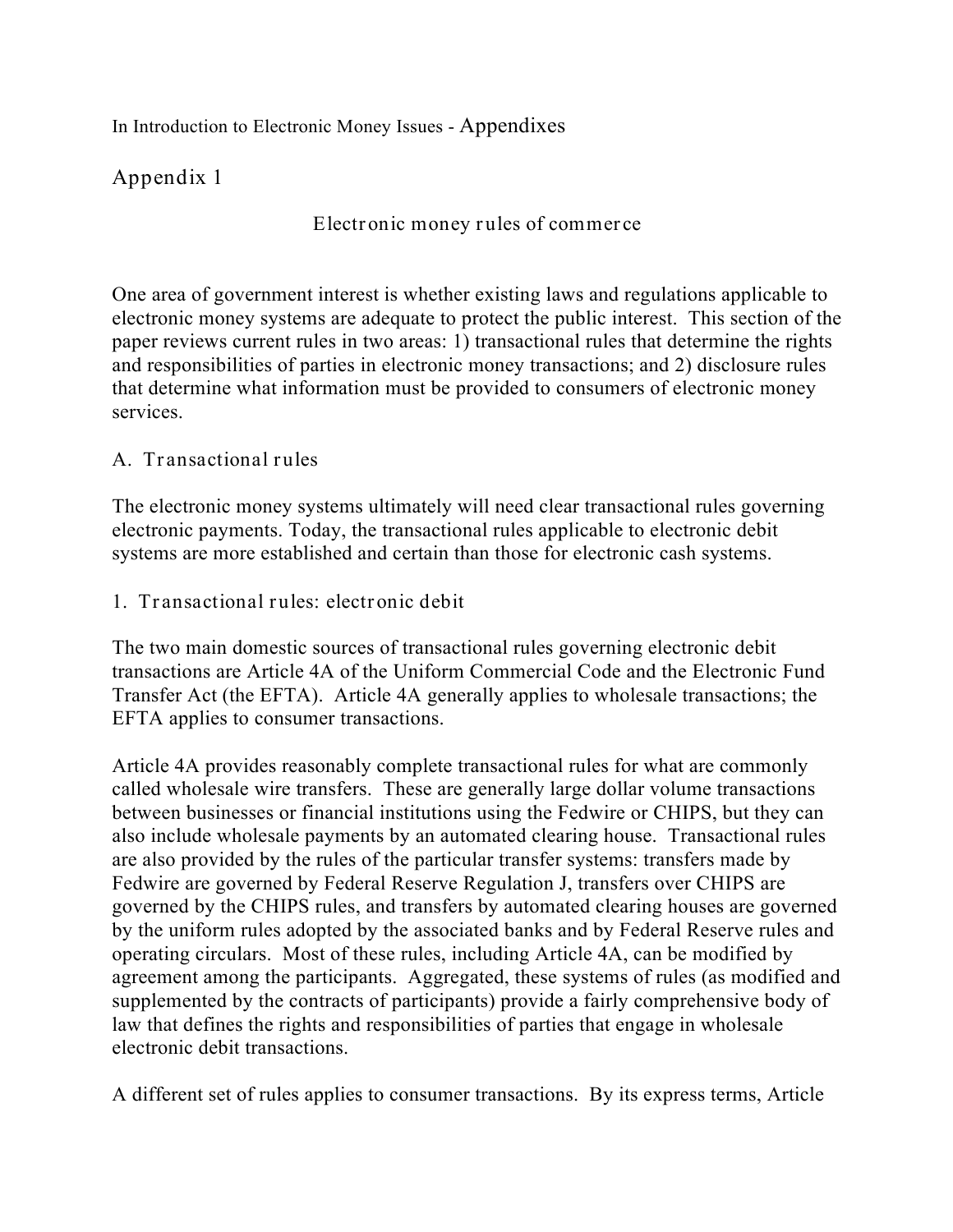4A does not apply to any transaction covered *in any part* by the EFTA. The EFTA covers a variety of electronic funds transfers involving consumers; it does not apply to transactions that do not involve a consumer's account. The EFTA and its implementing regulation, Federal Reserve Regulation E, establish rights, liabilities, and responsibilities of participants in electronic fund transfer (EFT) systems. Under the EFTA, consumer liability for unauthorized use of a lost or stolen access device is generally limited to between \$50 and \$500. The EFTA also provides procedures for resolving errors and disputes involving EFT services. For example, providers are required to investigate and respond to consumer complaints within 10 days (or longer, if the provider provisionally recredits the consumer's account in the amount of the alleged error pending further investigation). Finally, the EFTA makes the covered provider of EFT services generally liable to the consumer for all damages caused by the failure to make a correct and timely transfer of funds.

The full range of EFTA and Regulation E consumer protections apply to consumer electronic debit transactions by any bank or nonbank that either holds a consumer's account or issues an access device and provides the consumer EFT services. Thus, the EFTA supplies fairly specific protections for consumers that engage in electronic debit transactions. Further, unlike the rules applicable to wholesale transactions, these consumer rights cannot be abrogated by contract.

#### **2. Transactional rules: electronic cash**

Article 4A and the current version of Regulation E probably do not apply to many types of electronic cash systems. The rules for these systems are likely to be determined by contract, by Articles 3 and 4 of the UCC (to the extent the courts determine that those principles of commercial law apply to these transactions), and by common law. By its terms, Article 4A applies only to "payment orders," which are "instructions to a . . . bank . . . to pay . . . money to a beneficiary." Article 4A could be held not to apply to transactions involving most electronic cash systems because, unlike electronic debits, many electronic cash transactions involve no payment instructions to a bank; the transfer of electronic cash value from payor to payee can occur without the involvement of any bank and the user of electronic cash does not instruct a bank to pay a beneficiary. Similarly, electronic cash transactions may not involve any of the existing wire transfer systems or automated clearing houses and, thus, would not be subject to the transactional rules applicable to those systems.

Regulation E would apply to the electronic withdrawal of funds from a deposit account to load electronic cash onto a storage device. In other words, consumers would be covered by the current Regulation Ewhen they use a "load value machine" to transfer funds from a deposit checking account to a stored value card, but not when they "spend" the E-cash by transferring it from a stored value card to a merchant storage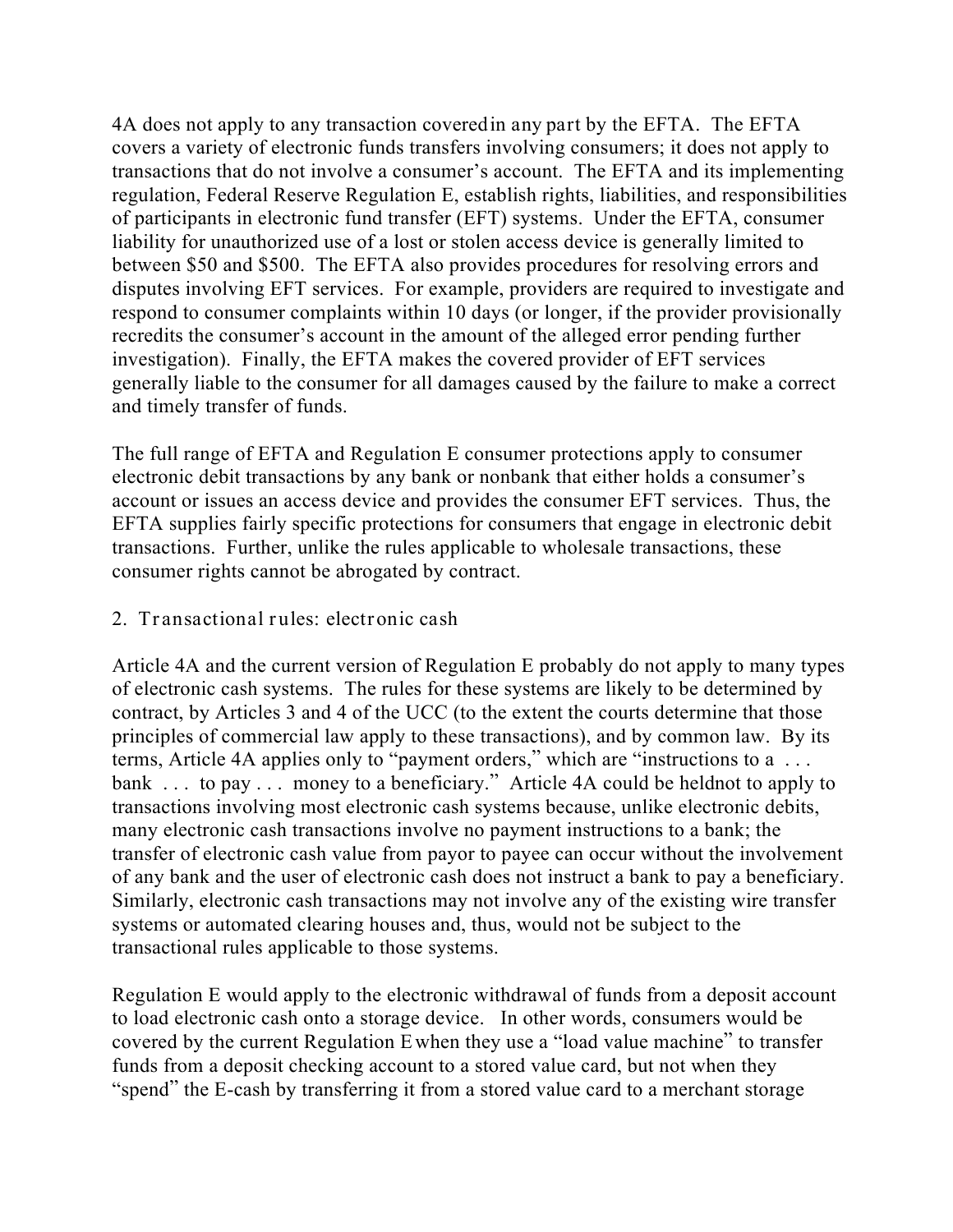#### device.<sup>39</sup>

In short, currently, no body of transactional rules comprehensively defines the rights and obligations arising from electronic cash transactions. The gaps might be filled by contracts between the parties or by principles of law applicable to other payments systems that might apply by analogy. The rights and obligations of parties regarding risk allocation in electronic cash transactions thus may vary with the system at issue. The significance of that uncertainty to the development of electronic cash systems will depend upon the degree to which the systems can successfully reduce risk by design and allocate risk by agreement.

For example, no current federal law or regulation expressly provides a consumer with a right to recover the value on a lost or stolen stored value card and, accordingly, consumers will bear those losses unless their contract with the card issuer covers that risk. The risk that funds placed on a stored value device may be lost because of malfunction, fraud, or loss of the device will depend on the design of the particular system.

Competitive pressures may motivate electronic cash systems to reduce the risks to consumers. Electronic cash providers will have a significant competitive incentive to provide a high degree of reliability. Nevertheless, systems may feature tradeoffs between risk protections and other attributes such as convenience and privacy. For example, competition may affect whether systems provide transaction auditability or limits on the amount of electronic cash that can be stored on a card, since consumers may not demand these attributes.

Bank and nonbank participants in electronic cash systems may be able to negotiate the transactional rules they will apply *inter se* as they have done in other payment systems. Similarly, the allocation of risk to merchants via transactional rules has traditionally been accomplished by agreement between the merchant and the payment network. This trend would likely continue in electronic cash because of the need to attract merchants to participate in the system. Thus, the allocation of risk to merchants is likely to be a matter of contract law.

**3. Transactional rules: Conclusions**

In sum, the transactional rules for electronic debit systems seem to be sufficiently certain that little additional clarification is needed. However, the current body of transactional law may need to be modernized if parties to electronic cash transactions are unable to develop an adequate system of rules in their private contracts. The

 $39$  The Federal Reserve has proposed an amendment to Regulation E that would provide limited coverage of stored value card systems. 86 Fed. Reg. 19696 (May 2, 1996).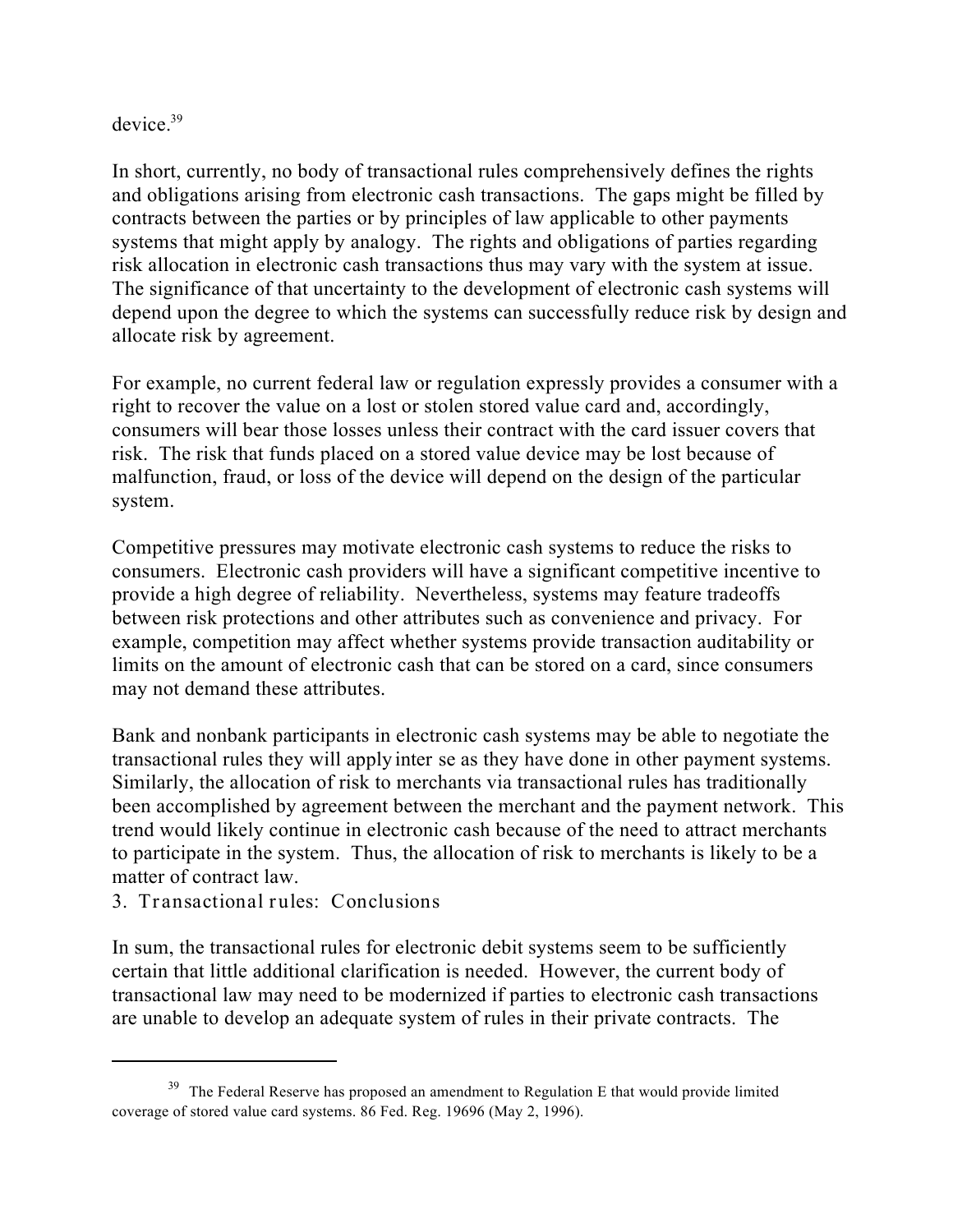development of those rules will influence the acceptability of electronic cash as a means of payment, and the public may have the expectation that it will be protected. Therefore, an important issue is whether or not the federal government should act to make the rules in this area clear and uniform. Since merchants and banks will be in a better position to negotiate such rules than will consumers, the government interest may be greater at the consumer level.

## **B. Disclosure rules**

The application of the legal regimes governing disclosure is relatively clear with respect to electronic debit systems, but not with respect to electronic cash. If electronic cash systems are to succeed, potential participants must attain a threshold of confidence in the system. That confidence might be increased by the availability of basic information pertaining to the nature of the electronic instrument they are purchasing, the soundness of the issuer and redeemer of that instrument, and the rights and obligations regarding it. However, the rules that determine the extent and accuracy of these disclosures are uncertain. There are several sources of disclosure rules that are potentially applicable to electronic money systems–most notably, the EFTA, state law, and 12 U.S.C. 1831t.

# **1. EFTA**

Under Regulation E, banks and others offering EFT services subject to the EFTA must provide extensive disclosures to consumers. They are required to provide consumers with initial disclosures covering: consumer liability for unauthorized use of an access device, procedures for reporting a suspected unauthorized transfer, any limitations on the type and frequency of transfers, the amount of charges for transfers, the consumer's right to detailed documentation of transfers, the consumer's right to stop payment on preauthorized transfers, the circumstances under which the bank will disclose information on the consumer's account to third parties, and a summary of the error resolution procedures. Additionally, banks are required to provide consumers with a documentary record of EFT transactions both at the time the transfer is initiated at a terminal and in periodic account statements.

The current Regulation E probably applies to electronic debit systems, but not electronic cash systems. Thus, consumers are assured of receiving extensive disclosures in electronic debit systems, but not in electronic cash systems. However, the Federal Reserve Board has proposed an amendment to Regulation E to provide limited coverage of stored value cards.<sup>40</sup> The proposal exempts from Regulation E stored value card systems that do not allow more than \$100 to be loaded on the card at any one time. Moreover, even those systems that permit a maximum load of more than \$100 are not

 $40$  61 Fed. Reg. 19696 (May 2, 1996).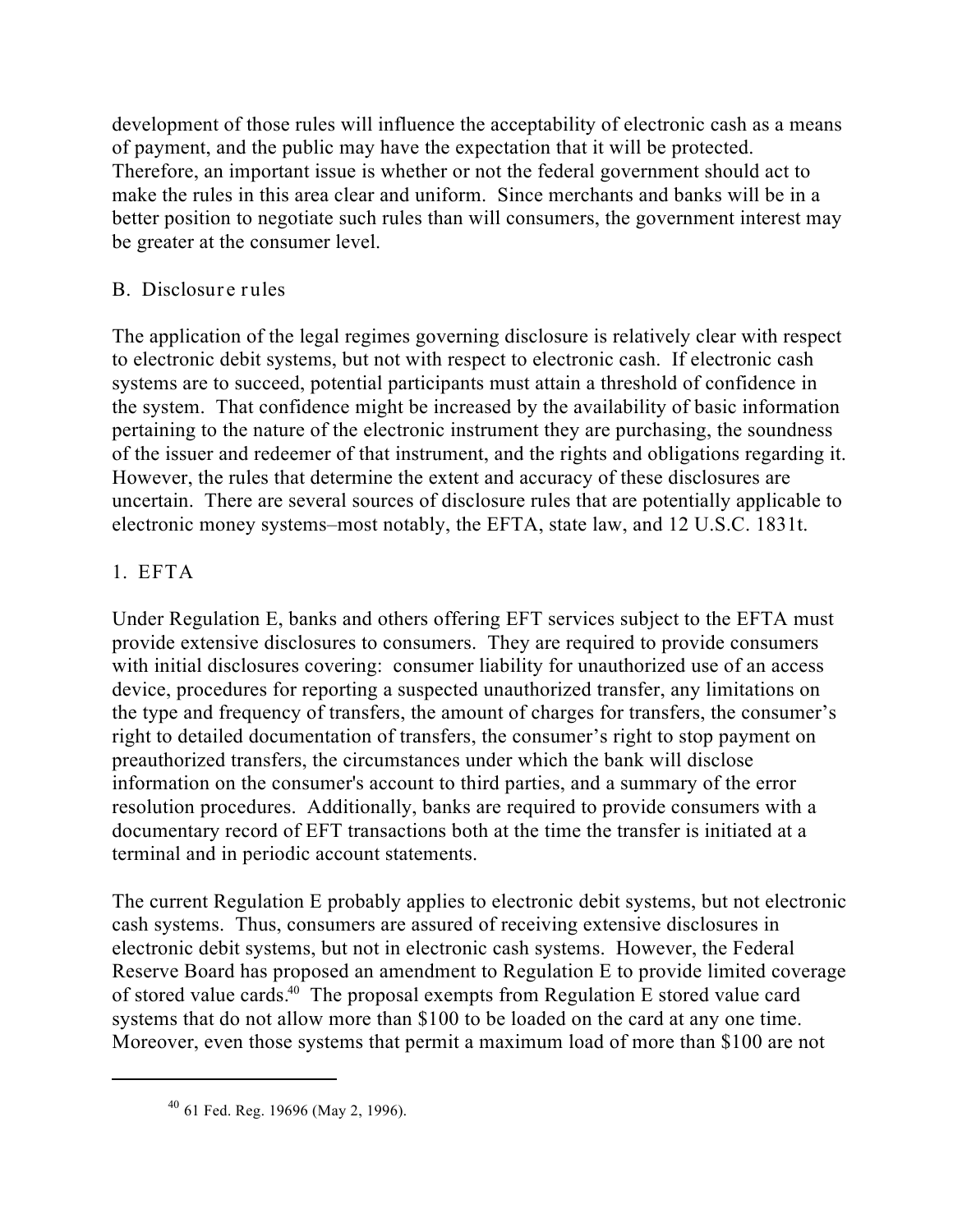covered if they are unaccountable, i.e., do not keep records of individual transactions conducted with the cards. Finally, even accountable systems that permit a maximum load of over \$100 are covered only to the extent that consumers must receive initial disclosures requirements similar to those applicable to debit systems under Regulation E. At this time it is uncertain what the final amendment to Regulation E will look like.

## **2. 12 U.S.C. 1831t**

If the issuance of electronic cash results in the receipt of "deposits," nonbanks issuing electronic cash may be subject to the restrictions of 12 U.S.C. 1831t which imposes certain disclosure requirements on uninsured "depository institutions" accepting deposits.<sup>41</sup> Specifically, each periodic statement, signature card, and instrument evidencing a "deposit" must contain a notice that the firm is not federally insured and that, if it fails, the federal government does not guarantee that depositors will get their money back. Similar statements must be conspicuously displayed in all advertising and at each place where "deposits" are normally received. New customers must sign an acknowledgment that they received this notification. The FTC, which is responsible for enforcing compliance with 12 U.S.C. 1831t, has not yet indicated how these requirements would apply to electronic cash systems that may use no physical instruments or offices.

## **3. Other disclosure requirements**

Securities laws are a potential, although unlikely, source of disclosure requirements for electronic money systems. These laws impose extensive disclosure requirements (and concomitant liability) on persons issuing or selling "securities." Unlike Regulation E, disclosures required under securities laws could extend to both consumer and nonconsumer purchasers of electronic cash.

The federal securities laws probably will not apply to electronic debit systems because most likely those systems will not be deemed to involve the issuance or sale of a "security." Generally, a bank deposit account is not a "security" under the securities laws because such accounts are covered by a pervasive system of bank regulation and deposit insurance.<sup> $42$ </sup> Funds held in a bank account, though subject to transfer by electronic debit, will likely be held to be a "deposit" for purposes of the FDI Act.

Similarly, those laws probably do not apply to electronic cash systems because electronic cash is not likely to be found to be a "security" for purposes of securities

 $41$  These requirements would also apply to uninsured banks or thrifts.

 $42$  Marine Bank v. Weaver, 455 U.S. 550 (1982).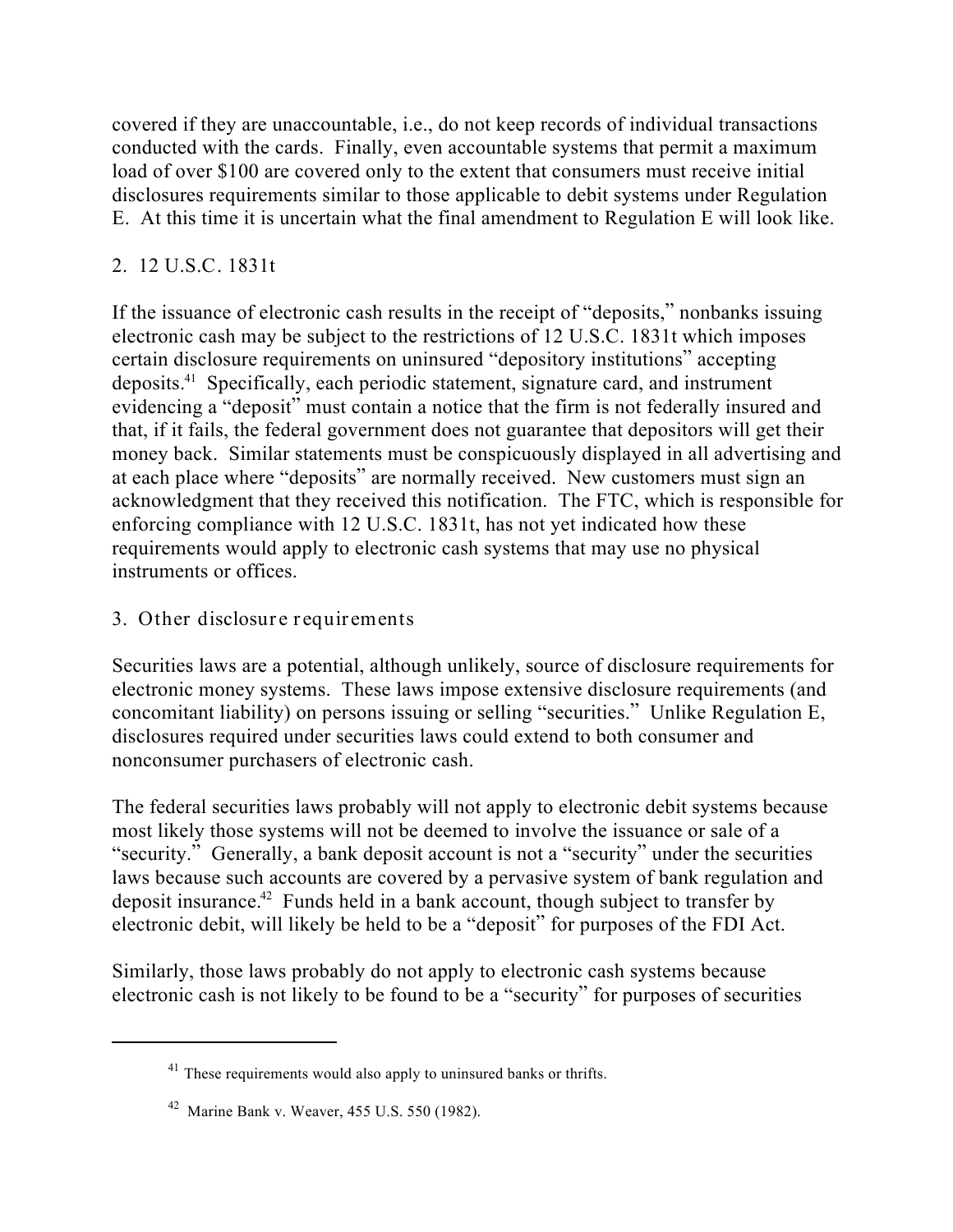laws, since electronic cash provides no real possibility of gains or losses in value that are the hallmarks of a "security."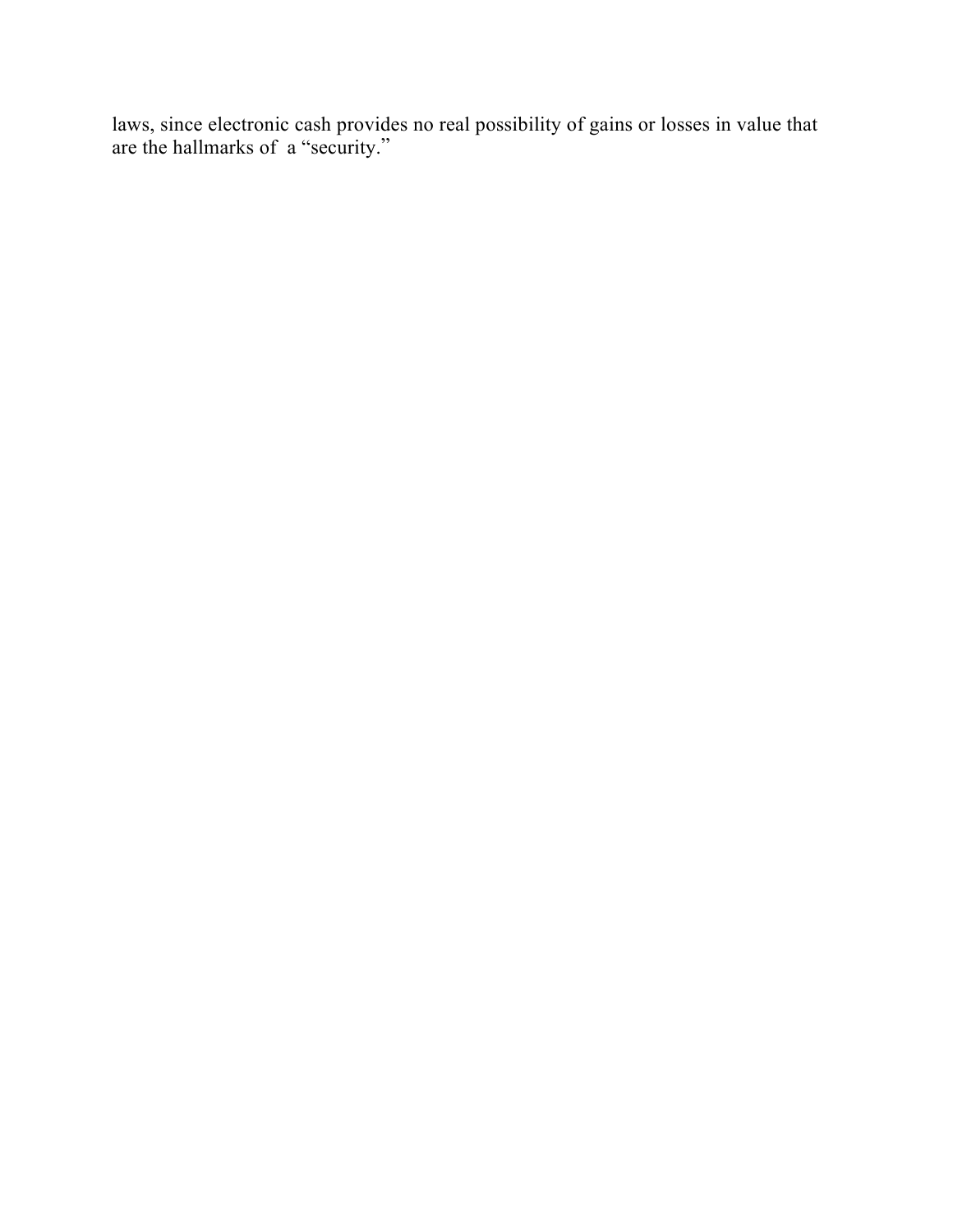# **Appendix 2**

### **Anti-money laundering laws**

Criminal activities can generate large amounts of funds that must be integrated into the financial system if the criminals are to enjoy the fruits of their crimes. Thus, a key strategy of modern law enforcement has been to "follow the money." Historically, law enforcement and regulatory officials have relied upon the intermediation of banks and other types of financial institutions to provide data "chokepoints" through which funds must pass. By requiring that these institutions keep records and file reports on certain types of financial transactions (including, most importantly, suspicious transactions), law enforcement has been able to build a paper trail to deter and detect illicit activity and for criminal, tax, or regulatory investigations or proceedings. The Bank Secrecy Act (BSA) and its implementing regulations are the primary source of these requirements<sup>43</sup>

Electronic money systems raise issues for the effective implementation of the BSA in the future. If the electronic money systems are not covered by the BSA or BSA-type requirements, there is risk the new payments systems could be used to evade the BSA "chokepoints." This appendix will discuss some of the issues raised by the application of the BSA to the new electronic payments systems and will focus on both electronic debit and electronic cash systems.

### **A. Overview of BSA Requirements.**

The BSA requires that "banks" and other types of "financial institutions" such as broker dealers, casinos, check cashers and money transmitters, maintain records and file reports of certain transactions. The statute also authorizes the Treasury Department to require financial institutions to develop and implement comprehensive Anti-Money Laundering Programs, including the reporting of suspicious transactions which is the new focus.

The BSA has numerous reporting requirements. In general, financial institutions are required to file a report with the Treasury Department of currency transactions in excess of \$10,000. In addition, persons must file a report if "currency" and certain other "monetary instruments" in excess of \$10,000 are transported into or out of the U.S. Also, each person subject to the jurisdiction of the United States (except a foreign subsidiary of a U.S. person) having a financial interest in, or signature authority over a bank account, securities account, or other financial account in a foreign country must also file a report if the aggregate value of the account exceeds \$10,000.

<sup>&</sup>lt;sup>43</sup> The Bank Secrecy Act, as amended, is codified at 12 U.S.C. 1829b, Pub. L. 91-508, 12 U.S. C. 1951-1959, and 31 U.S. C. 5311-5330. The implementing regulations are codified at 31 C.F.R. Part 103.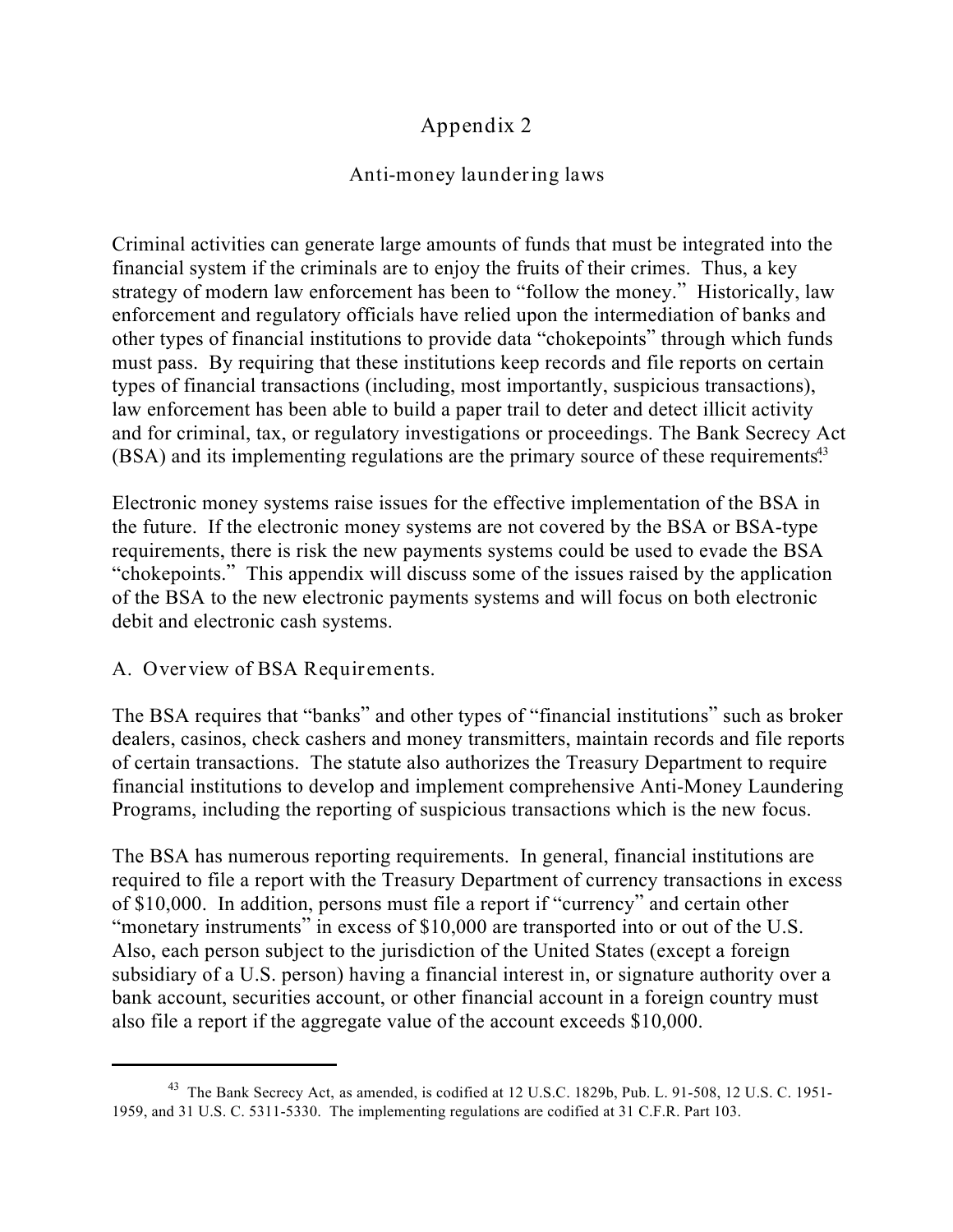The BSA also contains recordkeeping requirements. A "financial institution" may not issue or sell certain "monetary instruments" of \$3,000 or more in currency unless it obtains and records certain information about the purchaser. Financial institutions must also obtain and retain records on extensions of credit in excess of \$10,000 and on each advice, request or instruction received or given with respect to transactions involving in excess of \$10,000 to or from any person, account, or place outside the U.S. In addition, there are numerous other requirements specific to the type of financial institution that facilitate the reconstruction of financial transactions. Banks, for example, are required to maintain copies of: documents granting signature authority over accounts, statements and ledger cards, and checks and money orders for most transactions of \$100 or more.

Recently, Treasury and the Federal Reserve Board jointly issued recordkeeping requirements governing funds transfers. Also, FinCEN is in the process of developing guidelines to assist financial institutions to implement Anti-Money Laundering Programs (AMLPs). One element to an effective AMLP is that financial institutions take adequate steps to ensure that all the relevant BSA recordkeeping and reporting requirements are met. A second element is to obtain and retain information on persons who enter into customer relationships. This includes specific information about the type of account and purpose, the verification of identity of persons opening accounts as well as the identification of any and all beneficiaries. A third element is that financial institutions monitor customer activity to identify activity that falls outside of what would be considered normal financial commerce and for which there is no apparent reasonable explanation. A final element is the timely identification of and reporting to law enforcement of such suspicious activity.<sup>44</sup>

### **B. Electronic Money Entities and Products Covered By BSA Requirements.**

The application of the BSA requirements to electronic money systems will depend upon whether the entities and products involved in those systems fall within certain key definitions of the BSA. For example, the BSA contains definitions for terms such as "financial institutions," "currency," "monetary instruments," and "funds transmittals."<sup>45</sup> The status of electronic money providers and products under those definitions is uncertain.

The BSA definition of "financial institution" includes banks, credit unions, broker dealers in securities, casinos, check cashiers and "licensed transmitters of funds, or other

<sup>&</sup>lt;sup>44</sup> Recently, FinCEN and all the federal financial regulatory agencies adopted regulations requiring depository institutions to report suspicious activities. See, e.g., 61 Fed. Reg. 4332.

<sup>&</sup>lt;sup>45</sup> See generally, 31 C.F.R. 103.11.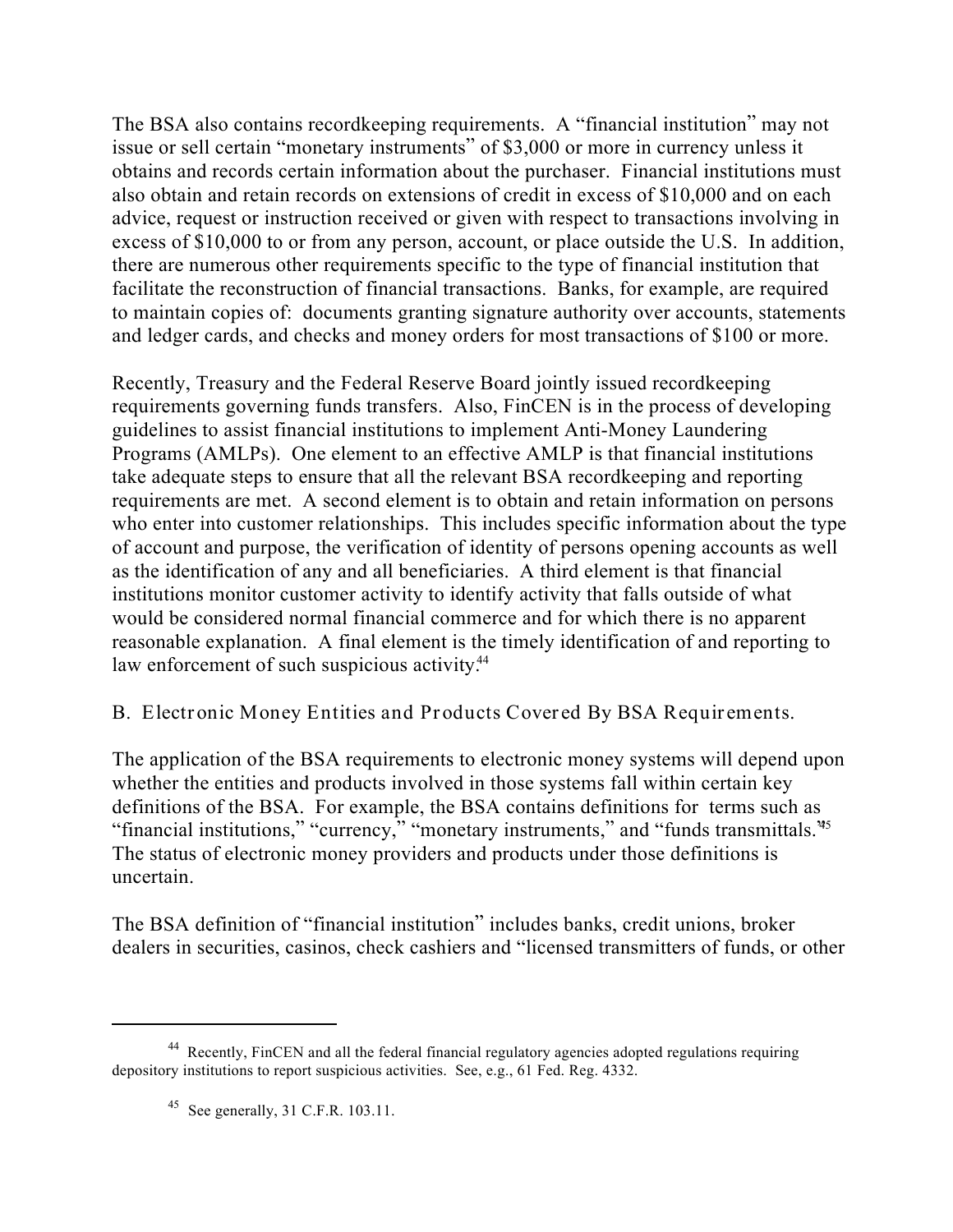persons engaged in the business of transmitting funds.<sup>46</sup> As noted in Appendix 3 of this report, only institutions authorized to accept deposits will be able to operate electronic debit systems. Thus, electronic debit systems are likely to involve entities that would be "financial institutions" under the BSA. As also noted in Appendix 3, nondepository institutions may be permitted to operate electronic cash systems. Some of these entities may fall outside the existing BSA definition of "financial institutions." The term "financial institution" includes "an issuer, seller, or redeemer of traveler's checks."<sup>47</sup> If electronic cash is deemed to be the electronic equivalent of traveler'.s checks, issuers would be covered. However, this is not certain.<sup>48</sup>

The BSA defines currency as "coin and paper money of the United States or of any other country that is designated as legal tender and that circulates and is customarily used and accepted as a medium of exchange in the country of issuance.<sup> $49$ </sup> It is uncertain whether either electronic debt or electronic cash products fall within this definition.

The BSA defines monetary instruments as "currency, traveler's checks, all negotiable instruments (including personal checks, business checks, official bank checks, third party checks, promissory notes, and money orders), incomplete instruments signed but with the payee's name omitted, and securities or stock in bearer form.<sup>50</sup> The status of electronic money payment systems under this definition also is not clear. Electronic debit products could be said to be a form of electronic check or negotiable instrument. Similarly, as previously noted, it is possible that electronic cash products could be an electronic form of "travelers checks." Thus, it is possible, but not certain, that electronic money products are incorporated into the existing definition of monetary instruments.

In any event, to the extent that consumer electronic debit or cash transactions are governed by the BSA, the nature of emerging systems–which rely upon encryption technology to ensure security–may present a unique new challenge to the ability of financial institutions to comply with the BSA's recordkeeping and reporting requirements.

 $^{49}$  31 C.F.R. 103.11(h).

 $50$  31 C.F.R. 103.11(u).

 $46$  31 C.F.R. 103.11(n)(4).

 $^{47}$  31 C.F.R. 103.11(n)(4).

<sup>&</sup>lt;sup>48</sup> The FDIC in its recent General Counsel opinion No. 8 concluded that electronic cash was not a "travelers check" for purposes of Federal Deposit Insurance coverage.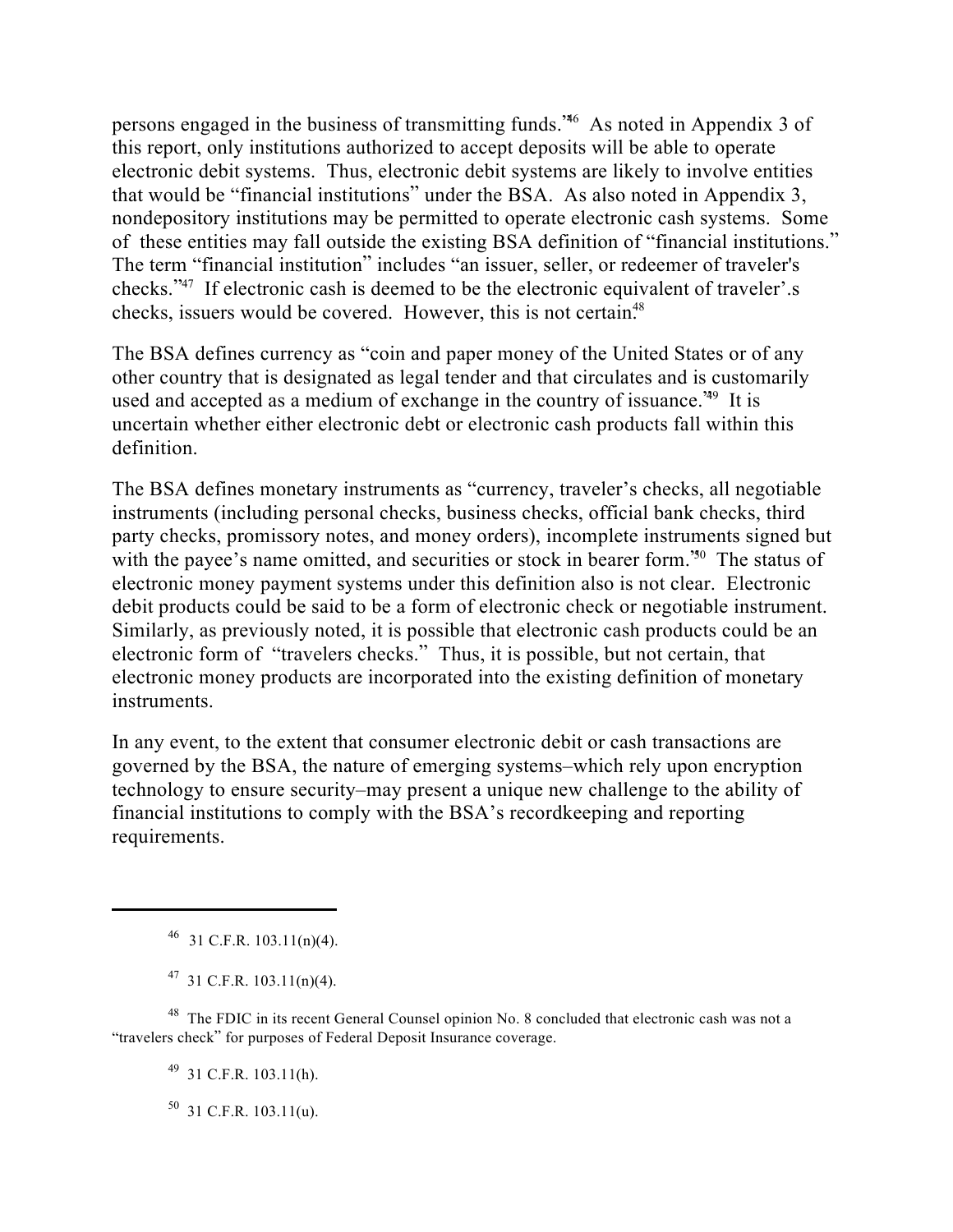Finally, the application of the new FinCEN rules on funds transfers to the electronic money products may well depend on the nature of the product. The term "funds transfer" is defined as "the series of transactions, beginning with the originator's payment order, made for the purpose of making payment to the beneficiary of the order."<sup>51</sup> Electronic debit payments seem to resemble traditional funds transfers and may be covered under newly issued BSA wire transfer record keeping rules. However, it is questionable whether electronic cash systems involve the issuance of a "payment order" as defined in the regulation.<sup>52</sup> Consumer electronic debit and electronic cash transactions governed by the EFTA are not covered by the funds transfer rules.<sup>53</sup>

 $51$  31 C.F.R. 103.11(q).

 $52$  31 C.F.R. 103.11(y).

<sup>&</sup>lt;sup>53</sup> 31 C.F.R. 103.11(q). On the coverage of the EFTA, see Appendix 1.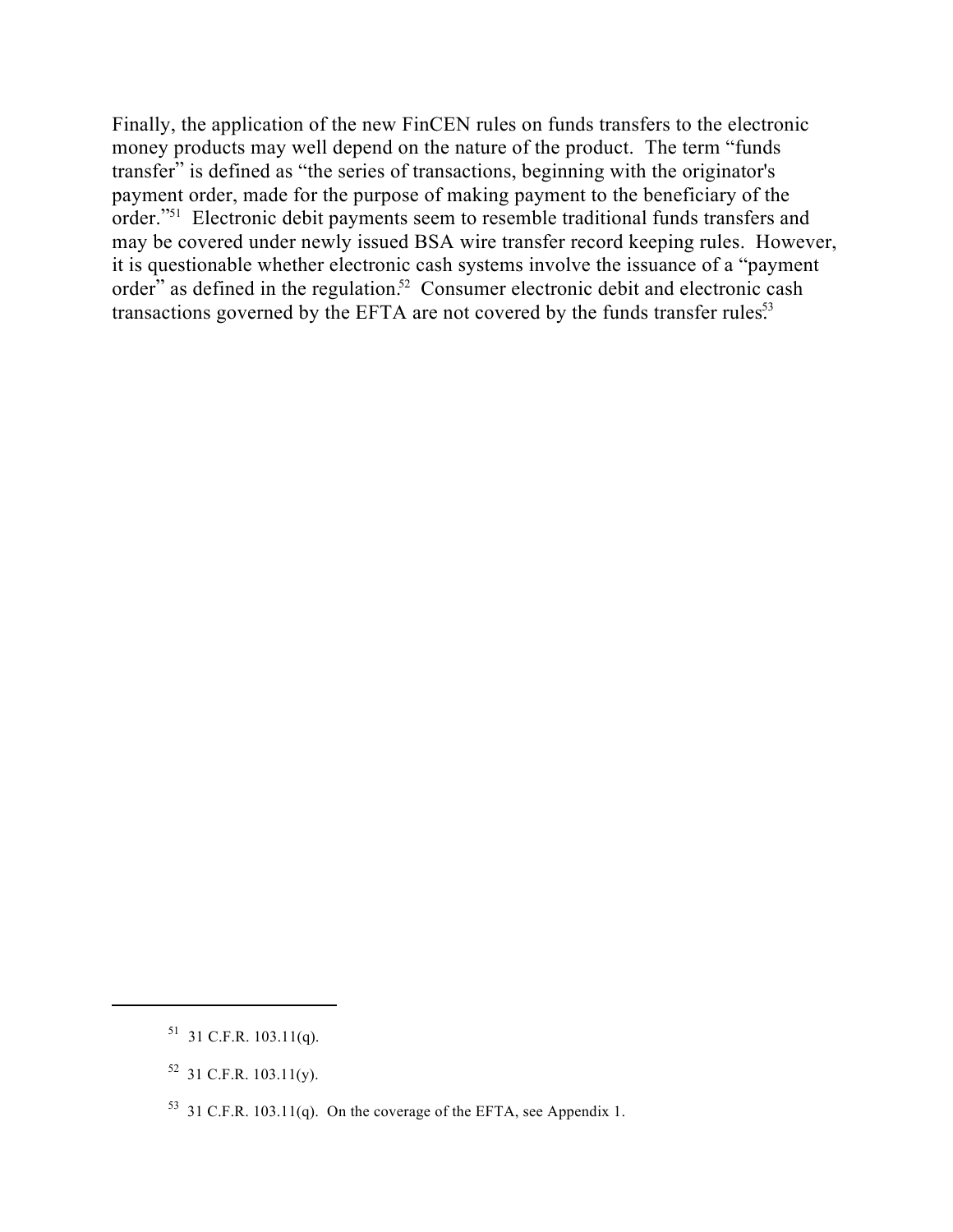## **Appendix 3**

#### **Standards for entry into electronic money business**

Two different sets of laws control what *types*<sup>54</sup> of firms can offer forms of electronic money: laws that restrict the issuance of currency and laws that restrict the acceptance of deposits. If electronic cash is held to be the issuance of currency or the acceptance of deposits, laws that restrict the types of firms that can engage in those activities will control which firms can offer electronic cash services. Similarly, to be able to offer electronic debit services, a firm must be able to accept deposits; laws that restrict the types of firms that can accept deposits will arguably control which firms can offer electronic debit services. Both types of laws will be discussed below.<sup>55</sup>

#### **A. Restrictions on the Issuance of "Currency" and "Legal Tender"**

The issuance of paper currency and coinage as legal tender is governed by the Constitution, federal statutes, and state statutes. "Currency" is generally understood to mean money in use as a medium of exchange. Legal tender is currency a government declares to be good and sufficient payment of public and private debts. The Constitution gives Congress the sole authority to coin money that serves as legal tender. U.S. Constitution, Art. 1, Sec. 8. Federal statutes declare that only U.S. coins and currency are legal tender,<sup>56</sup> but parties are free to voluntarily accept other forms of payment in lieu of legal tender.

<sup>&</sup>lt;sup>54</sup> Some federal and state laws regulate nonbank money transmitters, but do not restrict the types of firms that can engage in the business. See, e.g., 18 U.S.C. 1960 (prohibiting illegal money transmitters) and 31 U.S.C. 5330 (registering money transmitters). Rather, the laws seek to license and, in varying degrees, regulate those firms. These laws will be discussed in Appendix 4.

<sup>&</sup>lt;sup>55</sup> Aside from direct prohibitions, the law can significantly affect which types of firms will enter or succeed in the electronic money markets if the law imposes different regulatory costs or burdens on different types of firms.

 $56$  See 31 U.S.C. 5103 (defining U.S. legal tender).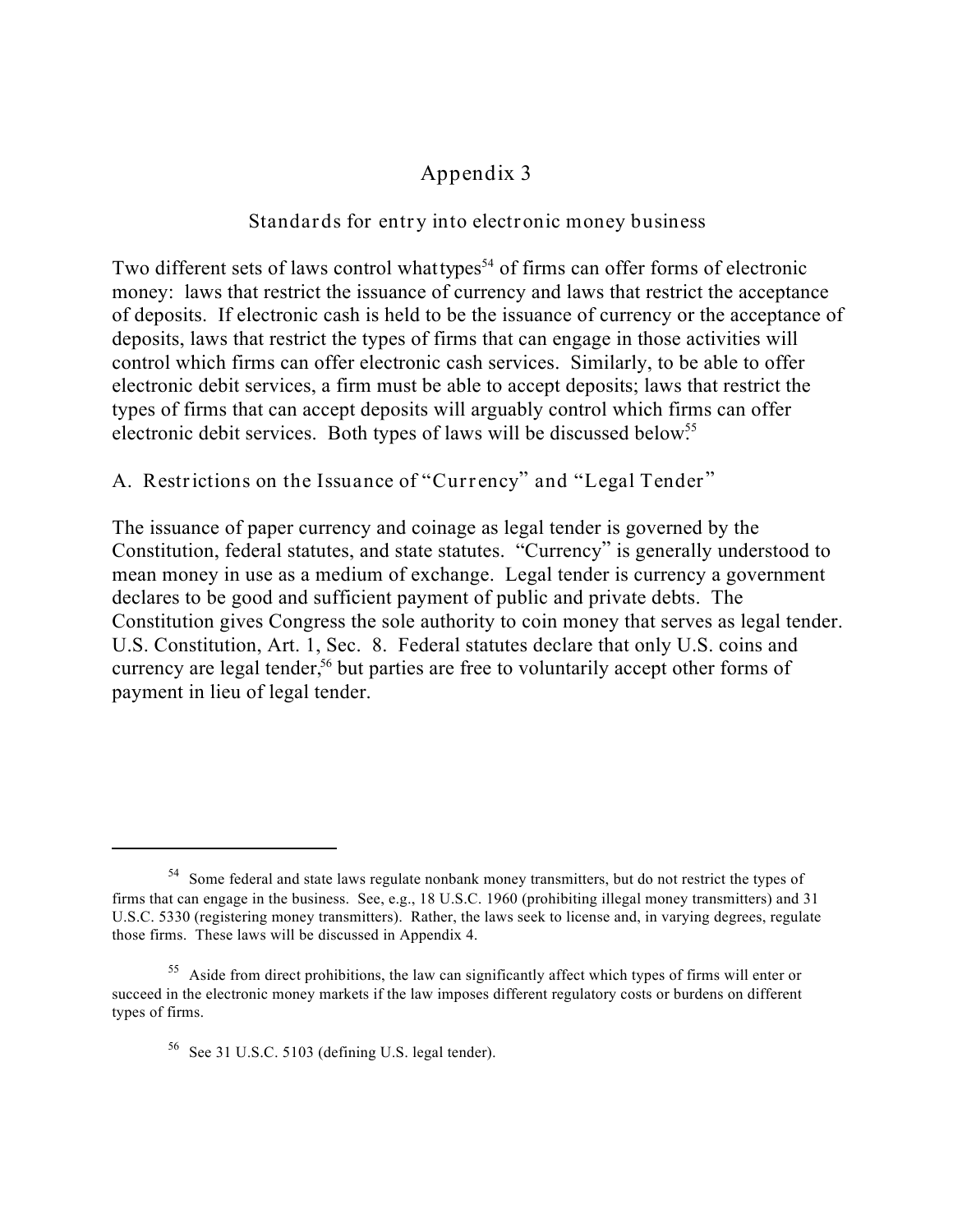A number of federal criminal statutes prohibit counterfeiting of U.S. paper currency and coinage by private parties.<sup>57</sup> However, since these are criminal statutes, they are construed narrowly; and thus, may not apply to either electronic debit or electronic cash systems.

Federal criminal law also restricts the issuance of obligations intended to circulate as money or to be used in lieu of lawful money;<sup>88</sup> this restriction applies equally to banks and nonbanks. However, restrictions on the issuance of currency do not apply to electronic debit systems since those systems involve the transfer, rather than issuance, of currency. On the other hand, the application of these laws to electronic cash is less certain since in some electronic cash systems the electronic value is intended to circulate as a cash equivalent or substitute. An argument can be made that, construed narrowly, 18 U.S.C. 336 does not prohibit private firms from issuing electronic cash. Consequently, firms developing electronic cash systems may not be deterred by this statute. The Department of Justice is the only agency that can give a definitive interpretation of criminal statutes, including 18 U.S.C. 336. Government clarification on the application of this federal law may become desirable as electronic cash systems evolve and expand.

Some states have issued laws that appear to prohibit the issuance of currency by banks and nonbanks. The Constitution and federal statutes are silent on the issue of whether states can prohibit currency that is not legal tender.

Some state laws that attempt to prohibit the issuance of currency could be preempted by the National Bank Act or by the dormant Commerce Clause of the U.S. Constitution. If the issuance of electronic cash were found to be a permissible activity for national banks under the National Bank Act, state prohibitions (and state regulations that operate as prohibitions) would be preempted with respect to national banks. Even in the absence of federal legislation, the dormant Commerce Clause preempts state laws that create insurmountable barriers to interstate commerce. Any state regulation frustrating the creation of a nationwide electronic cash system would be subject to potential preemption under that clause.

 $57$  See Chapter 25, Title 18, United States Code.

<sup>&</sup>lt;sup>58</sup> 18 U.S.C. 336 provides: "Whoever makes, issues, circulates, or pays out any note, check, memorandum, token, or other obligation for a sum of less than \$1, intended to circulate as money or to be received or used in lieu of lawful money of the United States" is subject to a fine and imprisonment.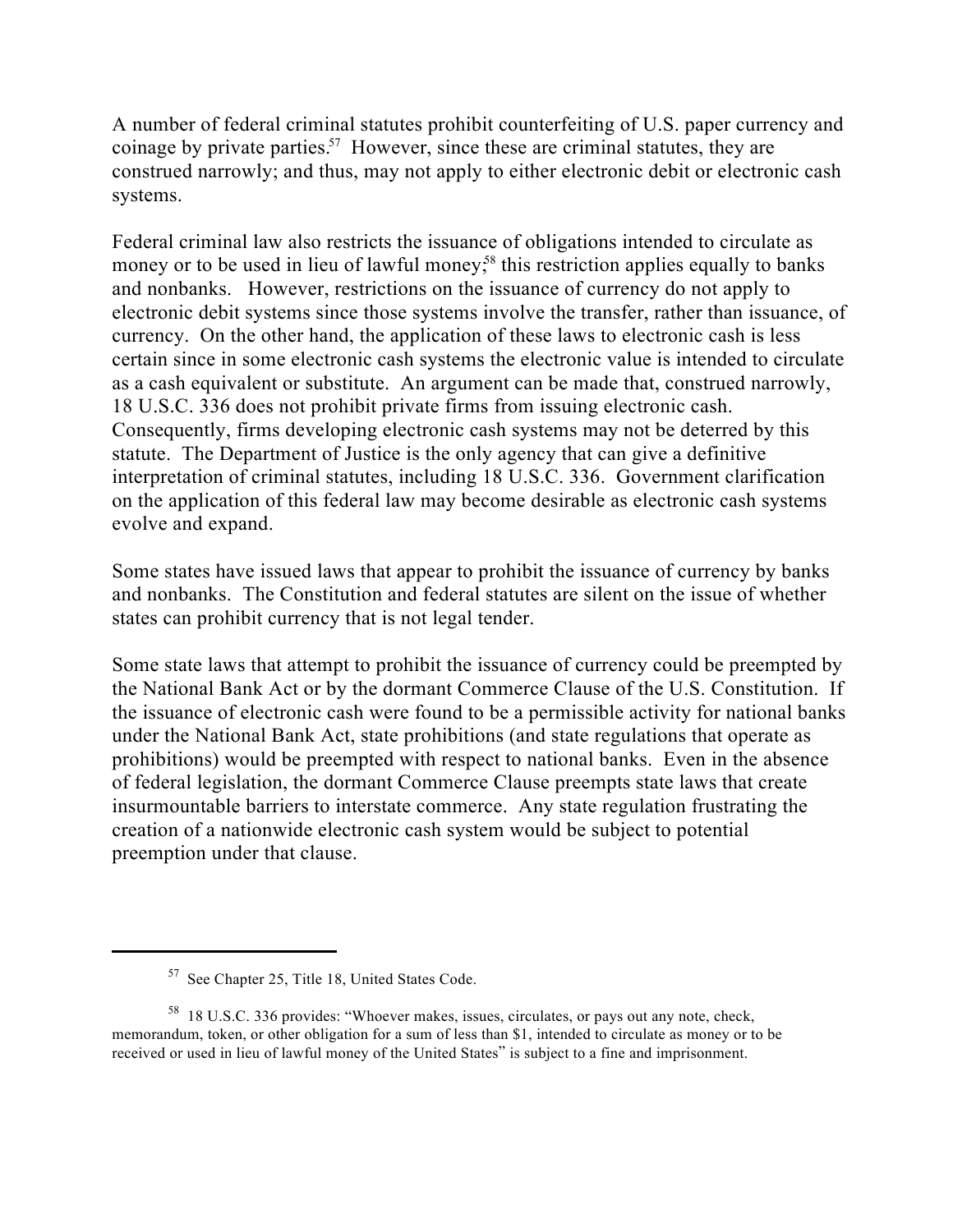#### **B. Restrictions on Which Entities Can Take Deposits**

Laws that restrict the acceptance of deposits will have an impact on which firms can offer electronic debit services and may control which firms can offer electronic cash services. One such law is Section 21 of the Glass Steagall Act, which makes it unlawful for any person engaged in the business of issuing securities from also being in the business of accepting deposits.<sup>59</sup> Section 21 also prohibits nonbanks from accepting deposits. $^{60}$  Many states also have laws prohibiting nonbanks from receiving deposits.<sup>61</sup>

Section 21 of the Glass Steagall Act generally would not affect the ability of *banks* to offer electronic debit services because banks are not engaged in the business of issuing, underwriting, selling, or distributing "securities." In contrast, since nonbanks are prohibited by Section 21 from receiving deposits, they cannot engage in the business of electronic debit services that involve the holding of deposits. However, nonbanking firms can (and do) offer electronic debit services that use accounts held by banks, e.g., the CheckFree bill-paying service.

Similarly, it is unlikely that Section 21 would affect the ability of *banks* to offer electronic cash services. A bank that issues or sells electronic cash is probably not engaged in the business of issuing, underwriting, selling, or distributing "securities" within the meaning of Section 21 of the Glass Steagall Act. While the term "securities" is not defined in the Glass-Steagall Act, bank-issued instruments like certificates of deposit have not been characterized as "securities" for purposes of Sections 16 and 21 of the Glass Steagall Act.<sup>62</sup> Moreover, if (as is likely) the issuance of electronic cash is

<sup>&</sup>lt;sup>59</sup> Specifically, the statute prohibits any organization "engaged in the business of issuing, underwriting, selling, or distributing securities" to engage at the same time to any extent whatever in "the business of receiving deposits subject to check or to repayment upon presentation of a passbook, certificate of deposit, or other evidence of debt, or upon request of the depositor." 12 U.S.C. 378(a)(1).

<sup>&</sup>lt;sup>60</sup> Specifically, the statute makes it unlawful for "any organization, to any extent whatever, to receive deposits subject to check or to repayment upon presentation of a passbook, certificate of deposit, or other evidence of debt, or upon request of the depositor, other than from officers or employees," *unless* the organization is chartered or regulated as a bank. 12 U.S.C. 378(a)(2).

 $<sup>61</sup>$  Most States have laws prohibiting nonbanks from engaging in the business of banking. For many</sup> states, the critical activity that defines "banking" is acceptance of deposits. See, e.g., Cal. Fin. Code Section 102. If these states found that issuing electronic cash was the acceptance of deposits, state law could be a major impediment to nonbank electronic cash activities.

 $62$  See, e.g., Citicorp, 68 Fed. Res. Bull. (1982) and Decision of the Office of the Comptroller of the Currency on the Request by Chase Manhattan Bank, N.A., to Offer Chase Market Index Investment Deposit Account (August 8, 1988). See also, Investment Company Institute v. Ludwig, 884 F. Supp. 4 (D.D.C. 1995).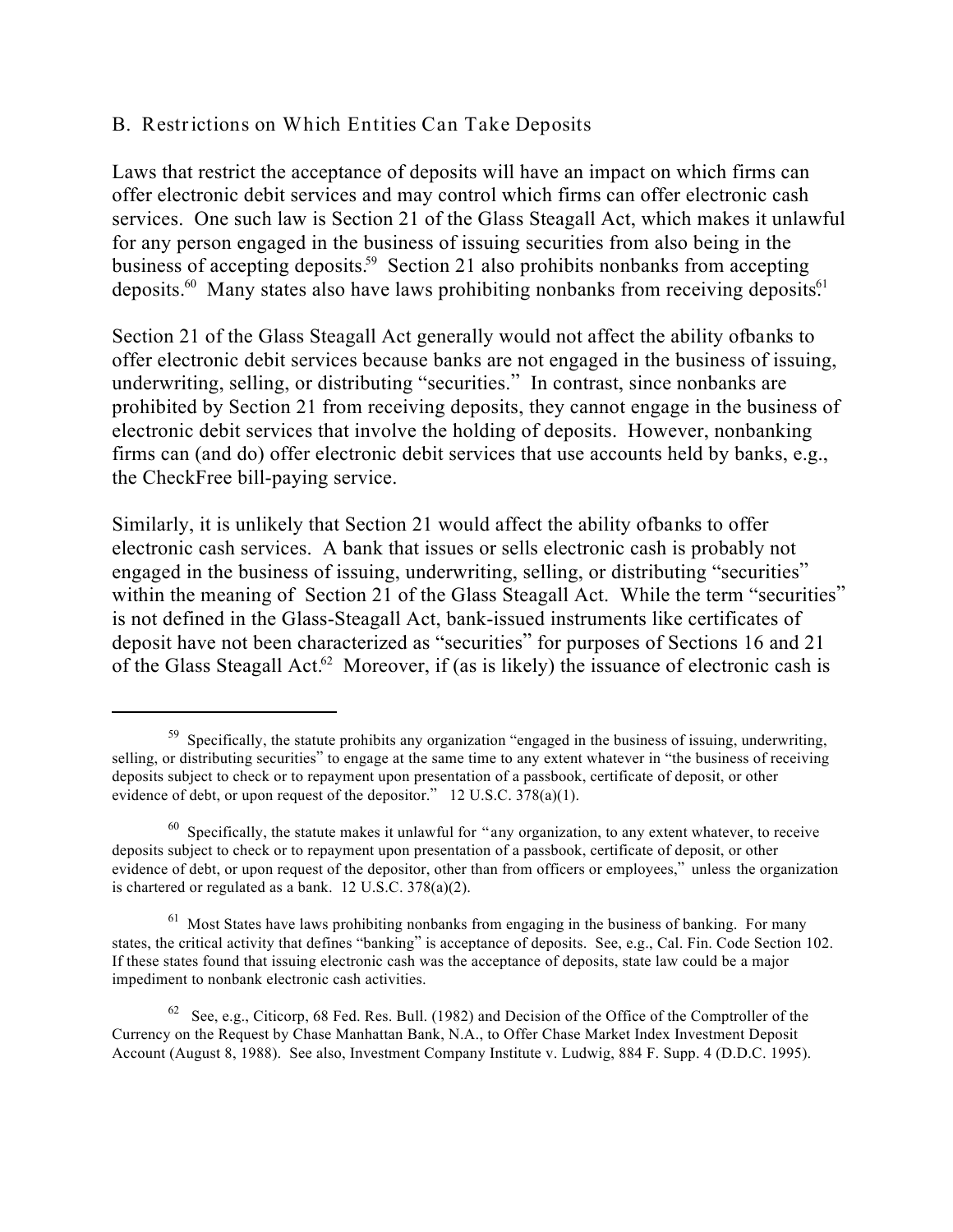part of the "business of banking," and thus permissible for national banks, the activity should not be prohibited for national banks under Section  $21<sup>63</sup>$ 

There is greater uncertainty about the effect of Section 21 on *nonbanks* that would engage in electronic money activities. It is uncertain whether, under Section 21, an organization that issues electronic cash is thereby engaged in "the business of receiving deposits subject to check or to repayment upon presentation of a passbook, certificate of deposit, or other evidence of debt, or upon request of the depositor." Moreover, it is unclear whether a nonbank that sells or issues electronic cash in exchange for real cash is thereby engaged in "the business of receiving deposits subject to check or to repayment upon presentation of a passbook, certificate of deposit, or other evidence of debt, or upon request of the depositor." If the sale or issuance of electronic cash results in a "deposit," then only banks may engage in the sale or issuance of electronic cash.

The government has not definitively opined on these issues.<sup>64</sup> Since the statutes involved are criminal, the regulatory agencies must defer to the Department of Justice and are reluctant to issue interpretive opinions. As criminal statutes, the laws would be narrowly construed. Uncertainty over the application of the Glass Steagall Act has not, so far, appeared to have chilled the development of electronic cash services.

The Bank Holding Company Act (BHCA), 12 U.S.C. 1841 *et seq*., also indirectly imposes restrictions on the types of entities that can accept "deposits." The BHCA, which is administered by the Board of Governors of the Federal Reserve System (Federal Reserve), essentially prohibits any company from owning a "bank" if the parent company is engaged in activities that are not "closely related to banking" and a "proper incident thereto." Thus, if the Federal Reserve deemed a company issuing electronic cash to be a "bank" under the BHCA, the statute would severely limit the permissible activities of any firm that owned that company. This would effectively

<sup>&</sup>lt;sup>63</sup> Securities Industry Ass'n v. Clarke, 885 F.2d 1034, 1049 (2d Cir. 1989), cert. denied, 493 U.S. 1070 (1990).

 $^{64}$  In 1979, Department of Justice staff issued a letter opining the money market mutual funds offered by brokerage firms were not "deposits" for purposes of Section 21 of the Glass Steagall Act. See Justice Department opinion letter from Philip B. Heymann and Lawrence Lippe to Martin Lybecker (Dec. 18, 1979). That letter recognized a critical distinction between a "deposit" in which the holder was a creditor and an investment in which the purchaser was an owner. The letter said: "It is patent from the quoted statutory language that a depositor is only a *creditor* of his depository .... It is equally patent that one who invests in a money market fund is an *owner* pro tanto of the fund." However, it is not certain how this precedent would be applied to electronic cash. In most proposed electronic cash systems, the holder of the electronic cash is arguably more like a creditor of the issuer than the owner of an investment. Thus, the money market fund ruling is arguably distinguishable.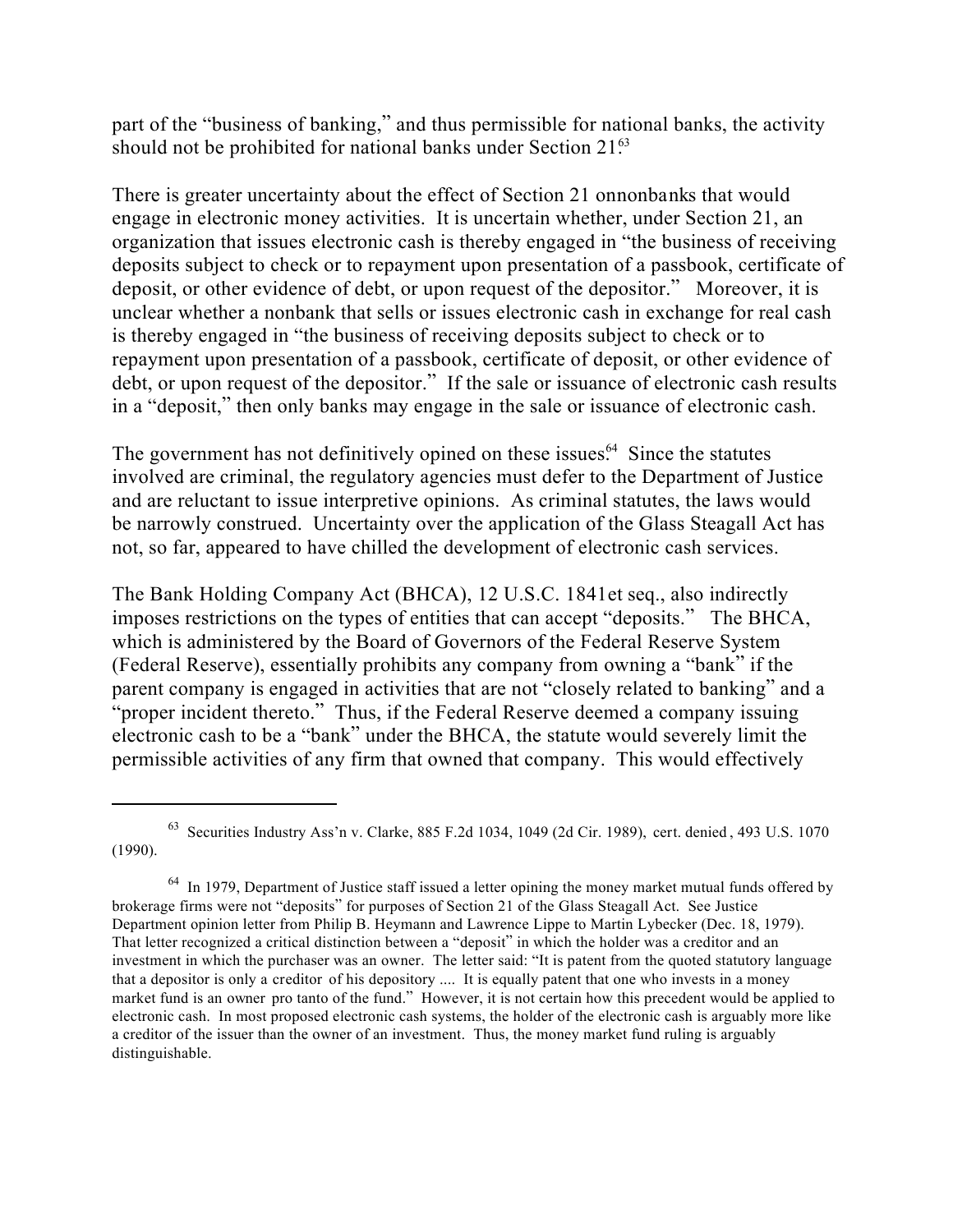preclude most nonbanking organizations from owning companies that issued electronic cash.<sup>65</sup>

If the issuance of electronic cash is found to involve the acceptance of "deposits" under the BHCA, then to avoid any risk that the Federal Reserve would find electronic cash issuers to be "banks" under the BHCA, those electronic cash issuers owned by nonbanking organizations would have to avoid "engaging in the business of making commercial loans.<sup>766</sup> These firms would be compelled to design their electronic cash systems to avoid any transaction with merchants or businesses that could be deemed a loan, such as issuing electronic cash to businesses on credit. Thus, the threat of the application of the BHCA could discourage nonbank electronic cash systems from using electronic cash to create "new" money by issuing electronic cash on credit. In other words, the threat could inhibit some nonbank electronic cash issuers from behaving, in at least one respect, like a bank.

Finally, under 12 U.S.C. 1831t, any nonbank that is determined by the FTC to be engaged in the business of receiving deposits or to be susceptible to being reasonably mistaken for a bank or thrift by its current or prospective customers is prohibited from using the devices of interstate commerce to "receive deposits" if it does not meet the eligibility requirements for FDIC insurance. If the issuance of electronic cash results in the receiving of "deposits" under some circumstances, nonbanks issuing electronic cash that could reasonably be mistaken for banks would seem to be subject to this restriction, which is administered by the Federal Trade Commission  $(FTC)^{67}$ .

 $65$  The BHCA defines a "bank" to be, inter alia, an institution that "(I) accepts demand deposits that the depositor may withdraw by check or similar means for the payment to third parties or others; *and* (ii) is engaged in the business of making commercial loans." The status of electronic cash as a "deposit" is not clear, but an expansive reading of "deposit" might encompass electronic cash. It is possible, although unlikely, that the Federal Reserve could find that electronic cash is a "demand deposit" subject to withdrawal for the payment of third parties.

 $66$  The Supreme Court has held that the phrase includes only the making of direct loans to a business customer for the purpose of providing funds needed by the customer in its business. Board of Governors of the Federal Reserve v. Dimension Financial Corp., 474 U.S. 361 (1986).

 $67$  However, because of a continuing legislative ban on using appropriated funds to implement this statute, the FTC has been unable to promulgate regulations or provide other guidance on this statute.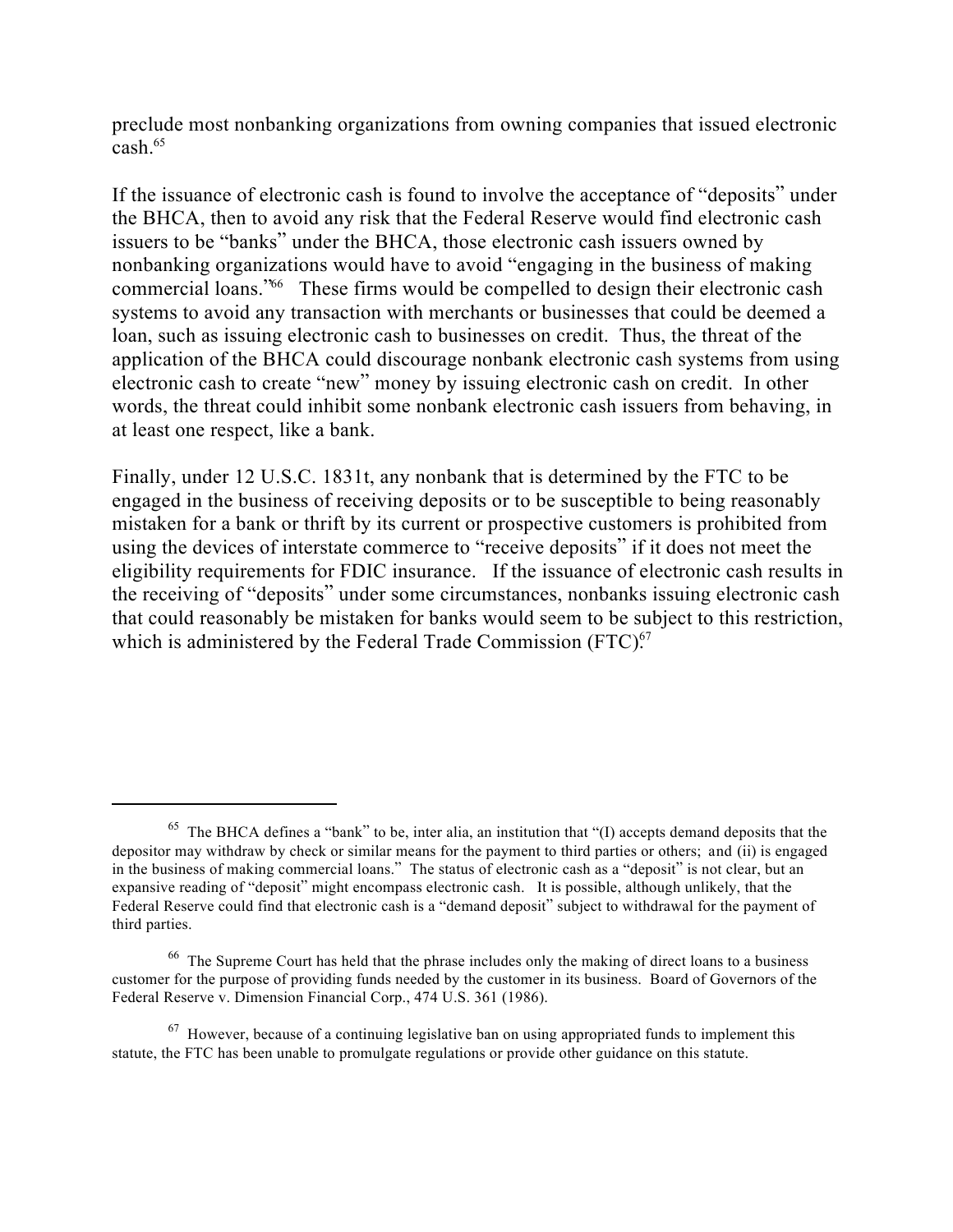# **Appendix 4**

### **Financial system risk oversight**

**A. Supervisory systems**

**Banks.** Banks and bank holding companies are subject to an extensive regime of regulation and supervision designed to address their financial risks and exposures. This regime (which does not apply to nonbanks) has four basic components<sup>68</sup>

First, the FDIC insures the money of customers held in deposit accounts at insured banks (up to \$100,000); customers that keep their account balances within those limits have no risk of loss from the failure of the deposit-holding bank. FDIC deposit insurance is limited to funds that are held as "deposits" in insured banks. Banks are assessed a premium by the FDIC based on the amount of their U.S. deposits.

FDIC insurance will cover customers' funds held in an electronic debit bank deposit account. However, once the funds are withdrawn from the account, they become unprotected unless placed in some other insured deposit account. An FDIC legal opinion holds that electronic cash issued by banks will be insured if the funds underlying the electronic cash remain in a customer's account until the value is transferred to a merchant or other third party, who in turn collects the funds from the customer's bank.<sup>69</sup>

Second, banks and bank holding companies are subject to an extensive framework of laws and regulations, generally designed to foster their safety and soundness. Banks and bank holding companies that fail to comply with laws or regulations (or that violate general standards of safe and sound banking practices) are subject to regulatory

<sup>&</sup>lt;sup>68</sup> This section does not address the additional regime of customer protections that apply to the banking industry.

 $69$  FDIC General Counsel's Opinion No. 8, 61 Fed. Reg. 40490 (August 2, 1996). The opinion also indicates that bank-issued electronic cash does not result in an insured deposit when the proceed funds are placed in a reserve or general liability account held by the issuing bank to pay merchants and other payees as they make claims for payments. For bank-issued electronic cash deemed a deposit by the FDIC, issuing banks would be subject to an FDIC premium on their electronic cash, thus, potentially increasing their costs.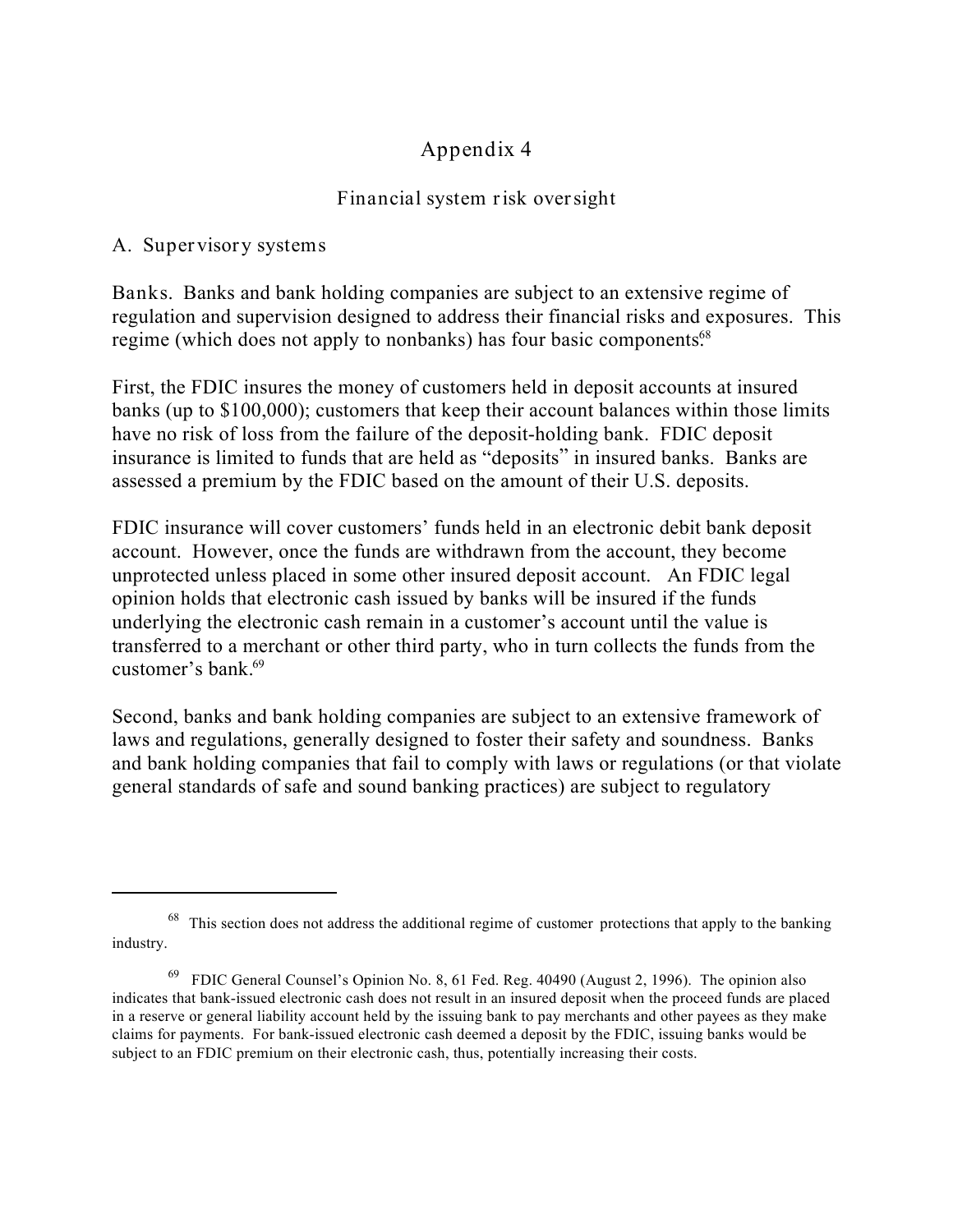enforcement actions by the appropriate banking agency. These actions include cease and desist orders, civil money penalties, and removals of management.

While current laws and regulations may not address electronic money directly, those designed to provide prudential limits may apply to banks' electronic money operations. For example, federal laws limit the amount of "loans" that banks may make to a single borrower and, thereby, protect banks from excessive concentrations of credit risk. Other federal laws impose restrictions on potentially harmful transactions (including loans) between banks and their affiliates. Banks holding electronic cash issued by third parties (banks or nonbanks) may be deemed to have made a "loan" to the issuer in the amount of the electronic cash. The lending limits would, thus, restrict the amount of such third party electronic cash that a bank could hold to 15 per cent of its capital, subject to certain exemptions. Similarly, if the holding of electronic cash is a "loan" under the affiliate restrictions and if the third-party issuer is an affiliate of the holding bank, the affiliate restrictions apply. These restrictions would limit the amount of affiliate electronic cash that the bank could hold and, more significantly, impose requirements as to quality, collateralization, and the payment of interest that may be difficult or costly for the bank to meet.

Third, banks and bank holding companies are subject to banking agency supervision through mandatory reports and regularly scheduled, on-site examinations. This oversight focuses not only upon compliance with legal requirements, but also on norms of safe and sound banking. The examination process permits close supervision; the banking agencies consult with bank management on the condition and operations of a bank to help assure its safety and soundness. Banks are assessed fees by their chartering authority to cover the costs of the agency monitoring systems.

The bank supervisory regime would apply to banks offering electronic debit or electronic cash services. Such banks are examined and supervised to ensure that their electronic money operations do not violate applicable laws or regulations and the norms of safety and soundness. Any bank found to be in violation is subject to an enforcement action brought by the appropriate banking agency.

Fourth, insolvency for banks is determined under the law of the chartering authority and under the federal laws requiring prompt corrective action. Such federal laws ensure that insured banks usually are placed into receivership before their equity capital falls below 2 percent of assets. Receiverships for insured banks are conducted under the Federal Deposit Insurance Act (FDI Act) and are administered by the FDIC. The receivership rules under the FDI Act are generally designed to minimize losses for insured depositors (and for the FDIC).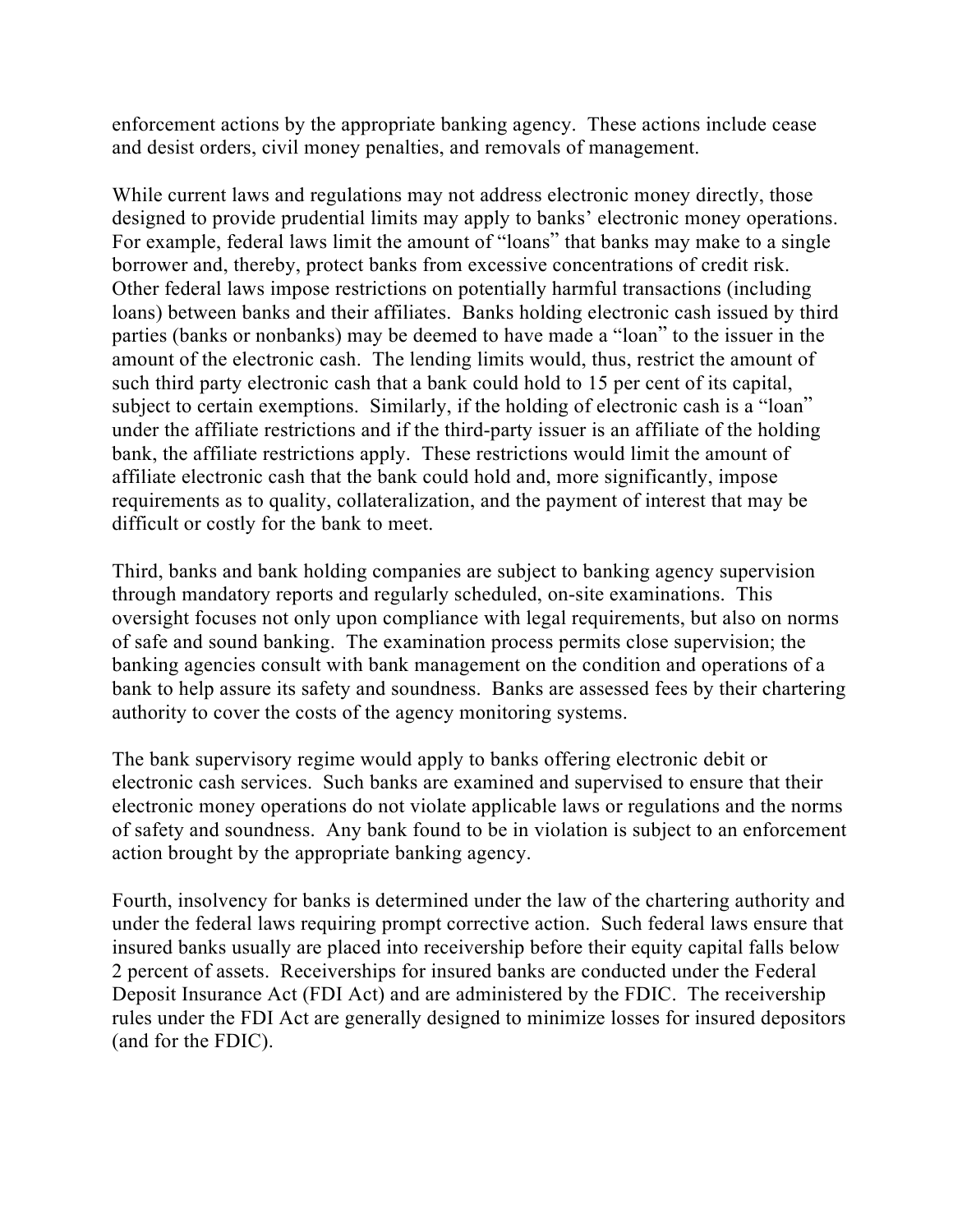**Nonbanks.** Nonbanks offering electronic cash not connected with any bank are not subject to the bank supervisory regime. Similarly, nonbanks are not subject to any of the statutory prudential limits that apply to banks.

Nonbanks connected with banks are subject to varying degrees oversight by the banking regulators depending upon the connection. If a nonbank is owned by a bank holding company, it is subject to examination and supervision by the Federal Reserve Board. Nonbanks that are the operating subsidiaries of banks are subject to examination and supervision by the parent bank's primary regulator. Where nonbanks provide certain services for a bank that might support electronic banking services, the performance of those services would be subject to regulation and examination by the bank regulatory agencies under the Bank Service Corporation Act. Finally, if a nonbank is controlled by banks, the bank regulators would, as a practical matter, be able to use their considerable leverage over the owner banks to influence the operation of the nonbank subsidiary. Bank-connected entities will also be subject to any regulatory scheme applicable to other nonbanks (described below) unless that regulatory scheme is displaced by the federal banking laws.

As noted, the FDIC has found that some, but not all, electronic cash issued by banks and held in stored value cards and other devices is a "deposit" covered by FDIC insurance. However, since only the obligations of banks can be insured by the FDIC, electronic cash issued by nonbanks will not be insured even if sold by banks;<sup>70</sup> nonbanks issuing electronic cash will not incur the costs of any future increases in FDIC premiums.

Insolvency for nonbanks, whether or not they are affiliated with banks, is determined under the federal bankruptcy laws. There is no regulatory mechanism under those laws to ensure that nonbanks are placed into receivership before their equity capital is exhausted. The rules do not provide any preference to depositors or those standing in

 $\frac{70}{10}$  See FDIC General Counsel's Opinion No. 8, supra.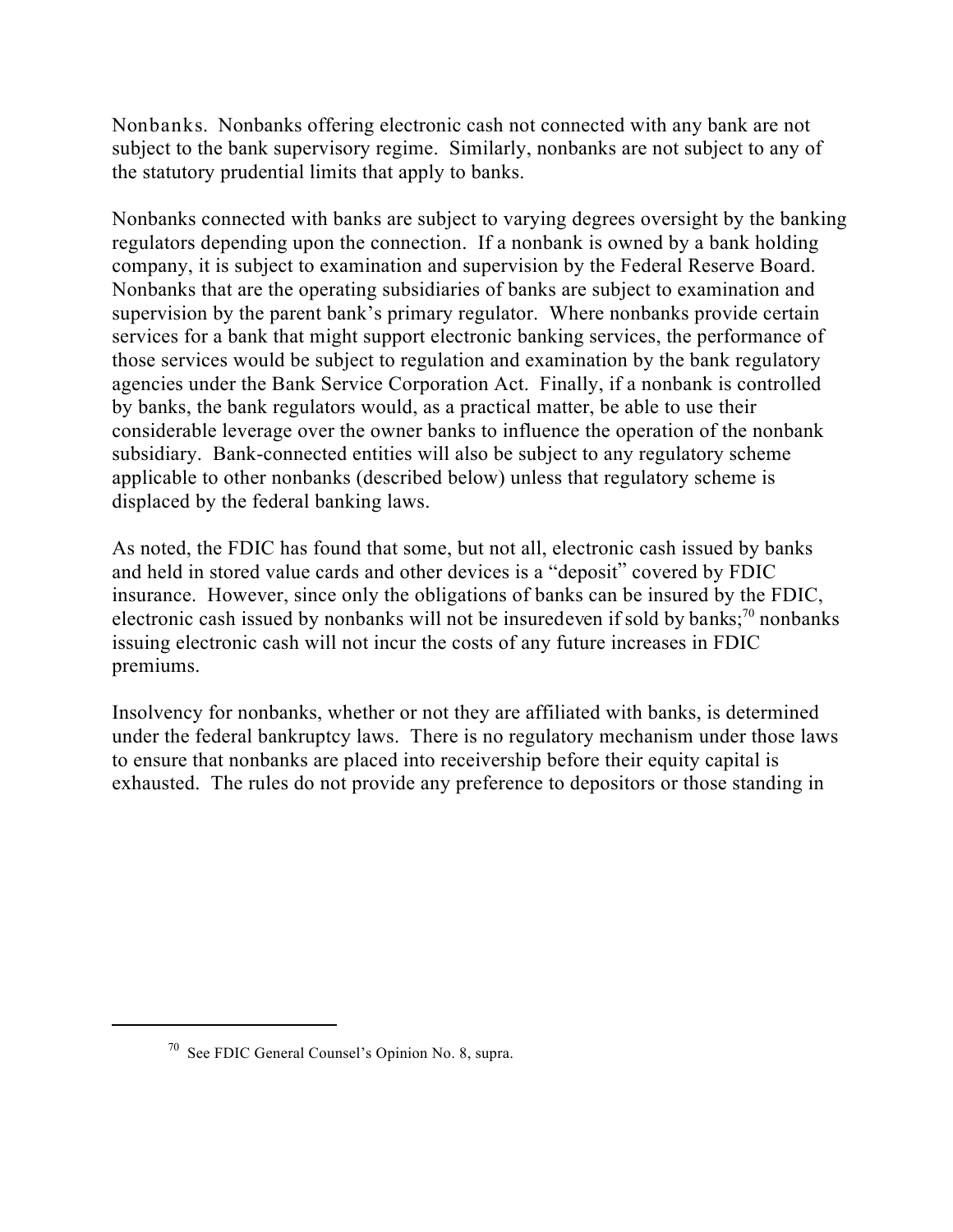their stead; rather, priority rules generally reflect contractual arrangements and rights to assets specified as collateral.<sup>71</sup>

To the extent that their activities and products fall within the jurisdiction of these agencies, nonbanks could be subject to the regulatory authority of federal agencies with general responsibility to prevent securities fraud (the SEC) and deceptive practices (the FTC). It is unlikely that electronic cash would be deemed a "security" under the federal securities laws. The provisions in the Federal Trade Commission Act applying to consumer product warranties probably would not apply to electronic money because those services are not tangible products covered by the FTC Act's provisions. However, the general authority of the FTC to act against deceptive practices affecting commerce would seem applicable to electronic banking services provided by nonbanks. Additionally, nonbanks issuing electronic cash may be subject to certain FTC enforced disclosure requirements under 12 U.S.C. 1831t.

Finally, nonbanks will be subject to oversight by the state attorneys general and the state agencies charged with consumer protection. Many states have laws that require the licensing of nonbank money transmitters. Federal law requires nonbank money transmitters to comply with such state licensing requirements.<sup>72</sup> Many states also provide for some type of regulation and supervision of nonbank money transmitters; however, the nature and extent of this regulation varies considerably.<sup>73</sup>

Moreover, it is not clear whether these state laws would apply to electronic cash systems.

**B. Federal Reserve payments system oversight**

 $72$  18 U.S.C. 1960.

 $1<sup>71</sup>$  The insolvency rules for nonbanks could also affect some users of nonbank electronic debit services. Some electronic debit transactions, particularly those involving home banking and electronic bill-paying services, use the services of a nonbank intermediary to effect transactions. Consumers contract directly with the intermediary for bill-paying services. Sometimes the bill-paying service will debit the consumer's account before issuing the payment order against its own account. During that intervening time, the consumer is exposed to a credit risk vis-a-vis the bill-paying service. If the bill-paying service should become insolvent while holding consumer funds, consumer remedies would likely lie under the bankruptcy code.

See, e.g., Ezra Levine, *The Regulation of Check Sellers and Money Transmitters* , CIVIL <sup>73</sup> REMEDIES IN DRUG ENFORCEMENT REPORT, March/April 1993. Section 407 of the Money Laundering Suppression Act of 1994, Title IV of the Riegle Community Development and Regulatory Improvement Act of 1994, Pub. L. 103-325 (September 23, 1994), expressed the sense of Congress that the states should establish uniform laws for licensing and regulating money transmitters, and directed the Treasury Department to conduct a study of the progress of the states in developing and enacting a model statute. Various efforts towards this end are now underway and the Treasury is to report to the Congress by September, 1997.